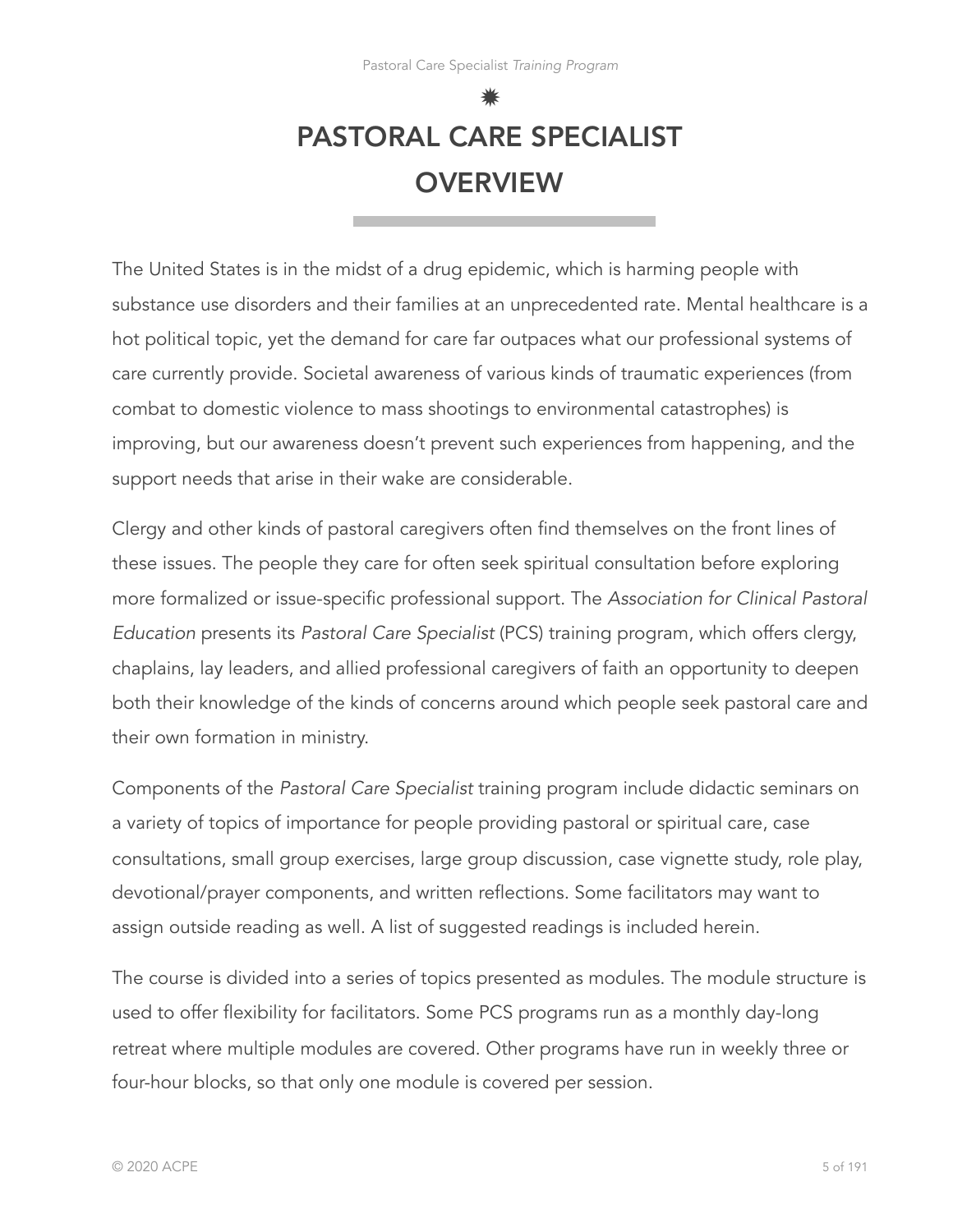# ✹ Contributing Authors

- Aaron Pawelek, LICSW, M.T.S. (Co-Chair)
- Tres Adames, M.Div., BCPC (Co-Chair)
- Laurence Heckscher, M.Psy., Th.M., D.Min.
- John Mokkosian, M.Div., D.Min.
- Dawn Stary, M.A.
- Minna Graban Davis, M.A., NPP, LCC
- Rhonda MacLeod, M.Div., D.Min.

# ✹ Topic Areas

#### *Pastoral Theology: Our Images of Spiritual Care*

This module is an overview of the development of the tradition of pastoral care with emphasis on some key figures in the field and their ways of understanding what it means to provide such care.

#### *Ethics of Pastoral Care*

The PCS is faced with many difficult decisions while providing care. What happens when two values or rights come into conflict with each other? This module familiarizes participants with the Code of Ethics of what was formerly the *American Association of Pastoral Counselors* (now a part of ACPE), which helps provide a framework for navigating ethical conflicts.

#### *Marriage and Family Issues in Systemic Perspective*

The family is our society's primary unit of organization. This module explores ways of understanding the family system and supporting it to respond in healthy ways to difficult circumstances. Here we also introduce the genogram construct and spend time exploring each participant's family of origin.

#### *Pastoral/Spiritual Assessment and Diagnosis*

Whereas the fields of medicine and psychiatry largely dictate how we understand personal problems, practitioners of faith learn how to use their theological understanding of the person to formulate and provide appropriate care.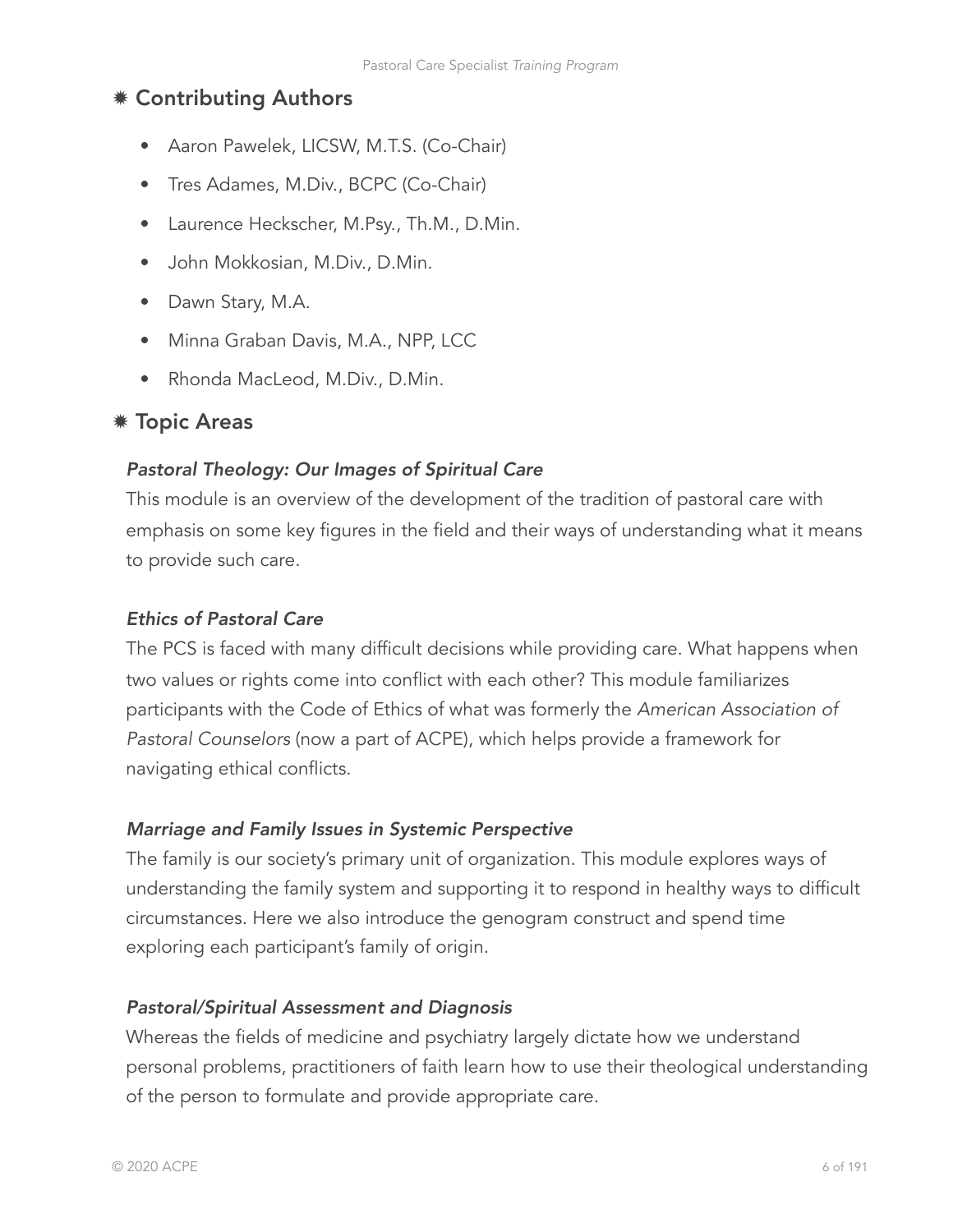# *Listening in the Service of Healing*

The primary skill of the PCS is their capacity to listen well. This workshop supports the development of deep and reflective listening skills.

# *Grief, Loss, and Resilience*

The experience of grief and loss may be the most common reason a person might seek pastoral or spiritual care. This module provides an overview of what we know about grief and how we can support the strengthening of resilient factors in care-receivers' lives

# *Mental Health and the Role of the Faith Community*

This module describes some of the more commonly recognized mental health conditions and offers ethically sound ways the PCS can support people who come to them with mental health concerns. Here we also consider the Pastoral Care Specialist's faith community and how they may assist that community in becoming more knowledgeable, welcoming, and supportive of people with mental health conditions.

# *Trauma-Informed Pastoral Care*

This module is very similar to the mental health and substance abuse modules, paying close attention to the experience of trauma, how we understand it, and what the Pastoral Care Specialist can do to support someone who has experienced something traumatic.

# *Understanding and Responding Effectively to Domestic Violence*

Domestic violence is widespread in our communities. Through the use of a number of different vignettes, PCS participants will study the range of manifestations of domestic violence and think together about how they will respond when encountering such situations in their own ministries and relationships.

# *Substance Abuse, Addiction, and the Role of the Faith Community*

This is a three-part module. Part One is an overview of substance use disorders with ideas for how to recognize and understand them. Part Two reviews the levels of care found in most communities, and then provides instruction in some brief counseling methods to assist the PCS in speaking effectively with people with substance use disorders and their families. Part Three is a workshop that provides the opportunity for the PCS to consider their personal faith background and community, and grow in their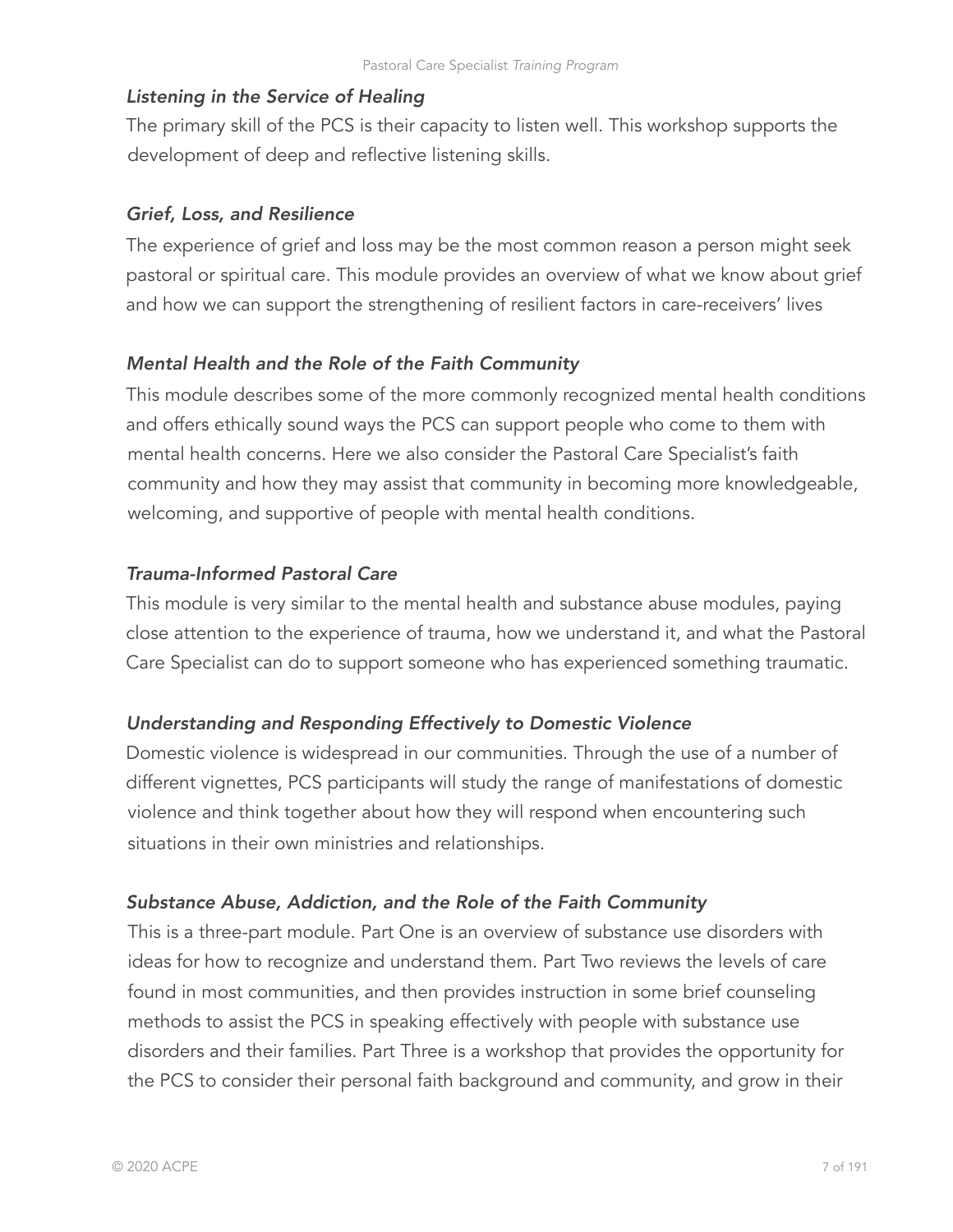knowledge, ability, and skills in working as a support to people with substance abuse disorders and their families.

# ✹ Components

### Didactic Presentations

Facilitators will use the prepared PowerPoint presentations to convey important information about each topic. These presentations will include a mixture of lecture, group exercises and discussions, reflections on case vignettes related to the topic, and role-play scenarios related to the topic. Descriptions of each kind of activity are offered in the directions for each module.

## Peer Process Groups

Facilitators will devote time to support peer process: group development among the participants, communal pastoral/spiritual reflection, and sharing of self-reflection for participants will center around how their ministries are growing and changing in response to the material they are learning. Facilitators will note that Peer Process Groups are not written into individual module scheduling as presented here. As these modules are designed in 3-hour blocks, we have found that the amount of material needing to be covered prohibits including the peer process component in that amount of time. Below, we will address how to structure peer process time.

# *Guiding Foci and Questions for Peer Process* (Suggested)

A peer process group might typically begin with spending some time checking in, creating space for people to share happenings in their lives and ministries. Questions for further reflection may include:

- ‣ In what ways are you experiencing the Divine in your life and ministry these days?
- ‣ How is your personal theology reflected in the ministries in which you are engaged?
- ‣ How is your theology evolving?
- ‣ What are your spiritual practices?
- ‣ In what ways do you take care of yourself/engage in self-care?

#### *Reflection on the Course Material and Educational Process*

‣ What course topics are resonating with you?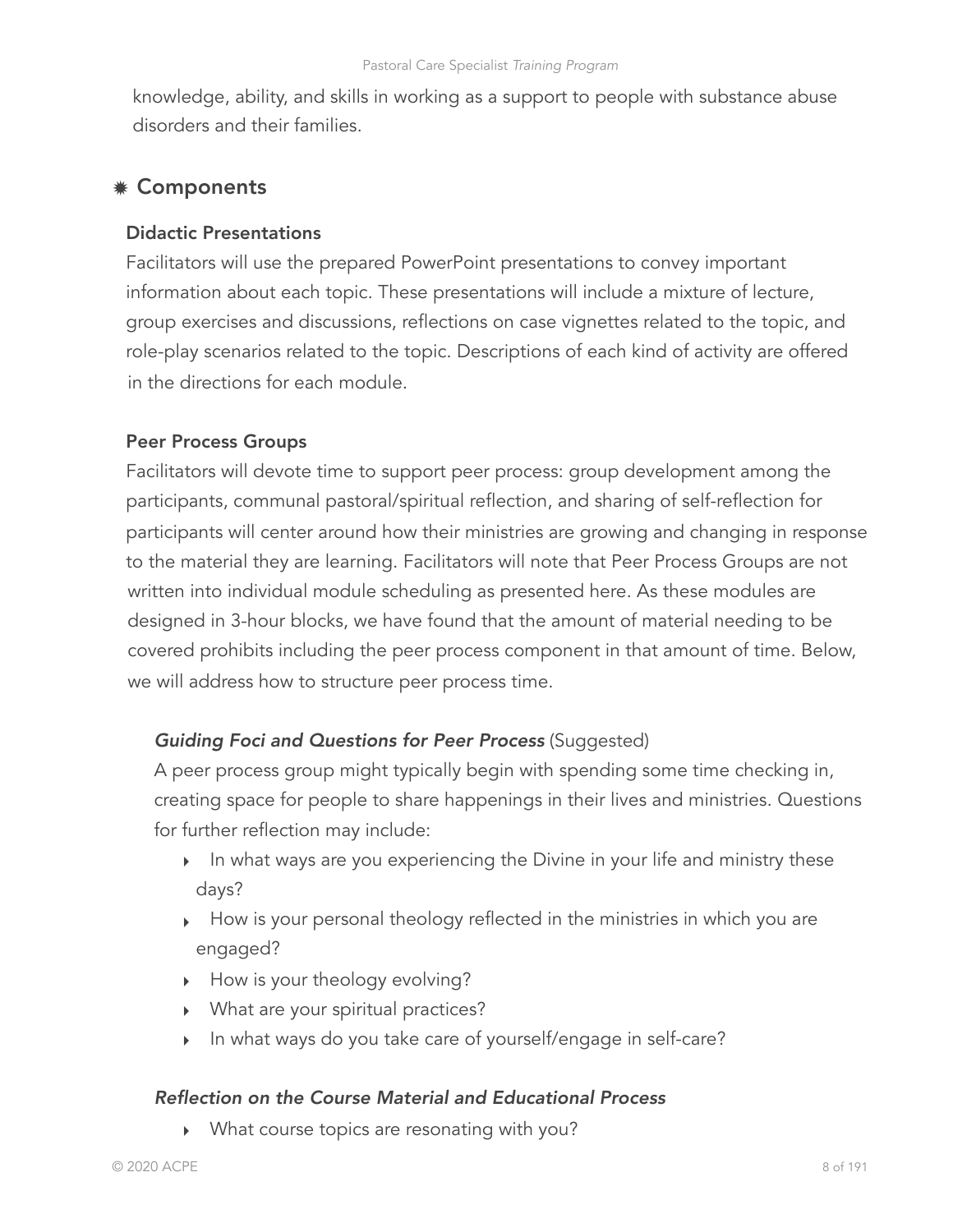- ‣ In what ways are you being/feeling challenged?
- ‣ How is your ministry growing or deepening as you move through this course?
- ‣ Share 2 or 3 things you've learned in the course so far that have been meaningful to you and elaborate about why this is so.
- ‣ Is the course meeting your needs? If not, what ideas do you have about how we can expand what we're doing to address those concerns?
- ‣ What do you like about our group interactions? What could be improved upon?

# *Religio-Philosophical Reflections*

- ‣ How do you describe/define God or the Divine?
- ‣ How do you describe/define what a person is? (What is your theological anthropology?)
- ‣ How do you describe/define spirit? Soul?
- ‣ What is your understanding of the afterlife?
- ‣ What is your theology of care-giving?
- ‣ How does God or the Divine enter your life?
- ‣ In what ways do your views align with and diverge from that of the faith tradition to which you belong?

# *Spiritual Object Exercise*

Ask participants to bring an object of spiritual value from their homes—one that they wouldn't mind letting other people hold. Construct an exercise where a participant shares their object with the group and explains its meaning and importance. The object could be passed around and each person can share how the object is inspiring or moving them. The same could be done with a reading or piece of scripture someone would like to contribute.

# *Sharing and Discussion of Written Reflections*

Facilitators may want to have participants share some of their written reflections with the group and allow the group to respond.

# Devotional/Prayer

We ground the work of the *Pastoral Care Specialist* training program in its faith roots. Each session starts and ends with a period of devotion and /or prayer. During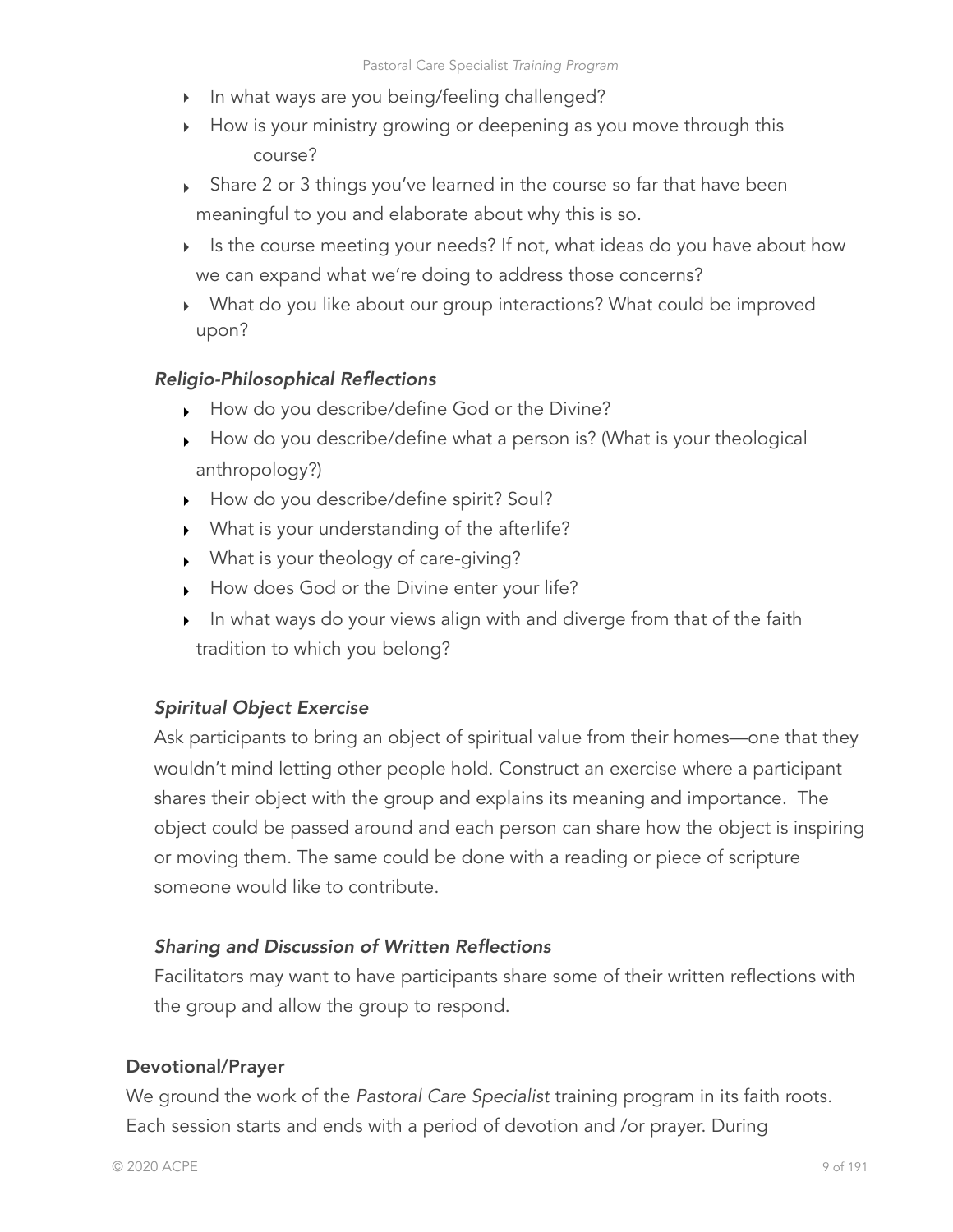orientation, facilitators will create a schedule so that each participant will have an opportunity to provide such resources from their particular faith tradition during the course.

# Case Consultation

Each session will include a presenter (one of the participants) bringing case material from their pastoral ministry. Typically, the person presenting will describe a person they have been providing care for by telling about the person, their situation, and the types of care they are providing. The presenter is expected to have particular questions and/or hopes that they would like addressed via the consultation: how they believe the consultation can be useful, what they would like to receive from the group, and where they are having difficulty. It is important for facilitators to allow participants to drive the discussion in ways that are meaningful for them. Facilitators should think of themselves as exactly that —one who helps the group stay focused and on-task, raising issues that seem pertinent if the group is not picking up on them, and encouraging them to access course learning in their discussions.

It is helpful to make a schedule for presentations in advance and for presenters to give some thought to the scheduled topic for the day they are presenting. Ideally, the issues in the case will relate to the topic for the day.

# Writing Requirements

Participants will deepen their formation by writing reflectively on a regular basis while immersed in the course material. Facilitators may tailor the kind of writing they'd like their students to do based on the needs of that particular group. Some groups may resonate more strongly with open-ended reflective writing in the form of a journal. Other groups may do best with specific reflection assignments—for example, writing about their experience with or understanding of the next session's topic, or summarizing what they learned in the most recent session after that session's completion. Facilitators can use prompts specifically tailored to their participants' particular needs and learning objectives. Facilitators may also choose to offer a reading related to the forthcoming topic that participants would then read and offer a written reflection on the piece.

If facilitators choose to assign readings from the bibliography in order to enhance the information provided in the sessions, writing may also be used to reflect on the reading